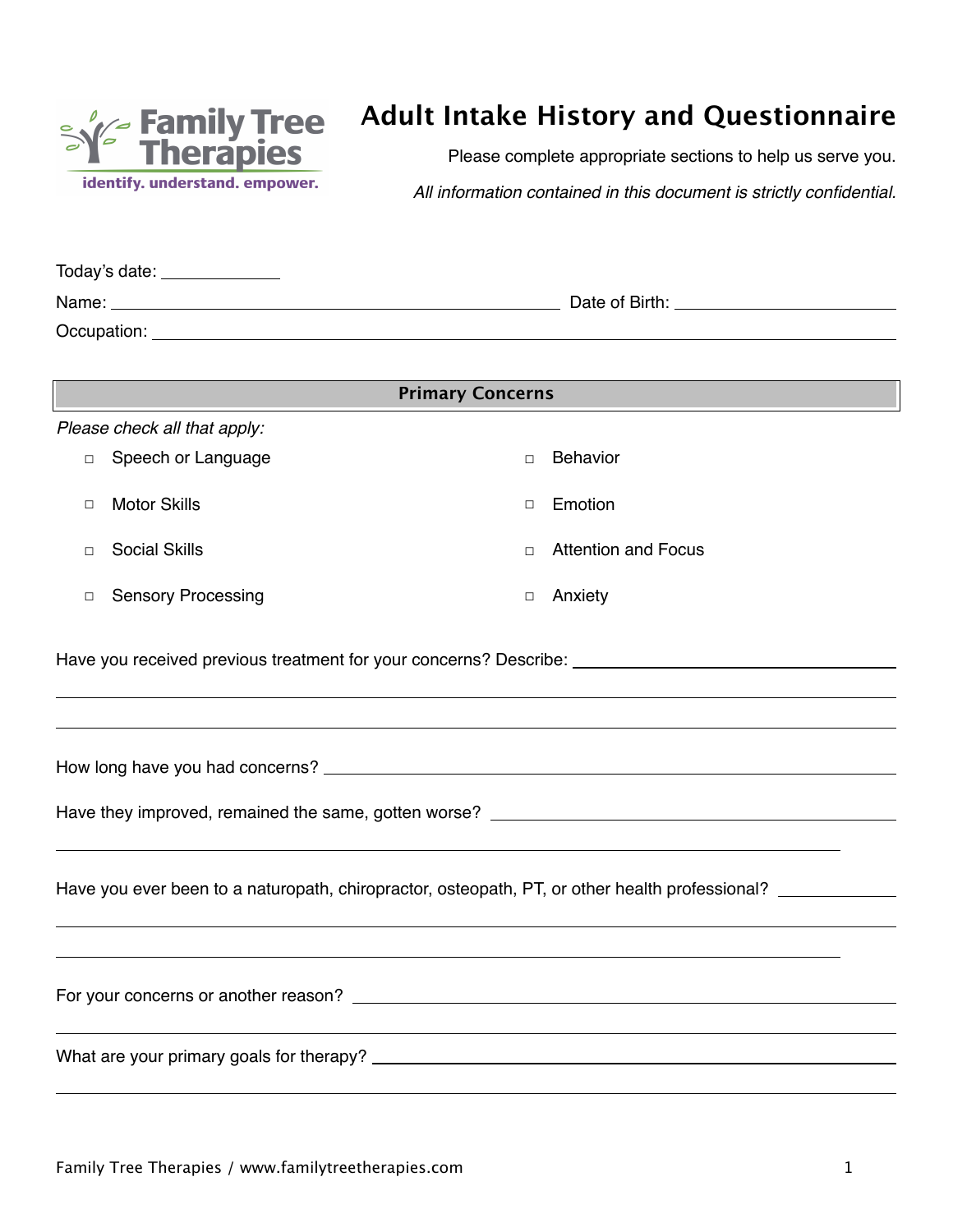|                        | <b>Birth History</b>                                                                                                                                                                                                        |  |  |  |  |  |  |
|------------------------|-----------------------------------------------------------------------------------------------------------------------------------------------------------------------------------------------------------------------------|--|--|--|--|--|--|
|                        |                                                                                                                                                                                                                             |  |  |  |  |  |  |
|                        | Were there complications during your mother's pregnancy (illness, infection, stress)? If yes, please describe:                                                                                                              |  |  |  |  |  |  |
| Circle one:            | Post mature<br>Full term<br>Premature                                                                                                                                                                                       |  |  |  |  |  |  |
|                        | Length of pregnancy (in weeks): __________________                                                                                                                                                                          |  |  |  |  |  |  |
| Circle any applicable: | Forceps?<br>Vacuum?<br>C-section?                                                                                                                                                                                           |  |  |  |  |  |  |
|                        |                                                                                                                                                                                                                             |  |  |  |  |  |  |
|                        |                                                                                                                                                                                                                             |  |  |  |  |  |  |
|                        |                                                                                                                                                                                                                             |  |  |  |  |  |  |
|                        |                                                                                                                                                                                                                             |  |  |  |  |  |  |
|                        | As accurately as you can remember were there concerns meeting developmental milestones (rolling, sitting,<br>crawling, walking, dressing, riding bike, tying shoes, using writing utensil, using scissors)? Describe: _____ |  |  |  |  |  |  |
|                        |                                                                                                                                                                                                                             |  |  |  |  |  |  |
|                        | <b>Medical and Health History</b>                                                                                                                                                                                           |  |  |  |  |  |  |
|                        |                                                                                                                                                                                                                             |  |  |  |  |  |  |
|                        | Are you currently taking medications? Please list: Network and the manufacture of the state of the state of the                                                                                                             |  |  |  |  |  |  |
|                        |                                                                                                                                                                                                                             |  |  |  |  |  |  |

Have you ever had surgery or been hospitalized/treated for accident or illness? Please list & date: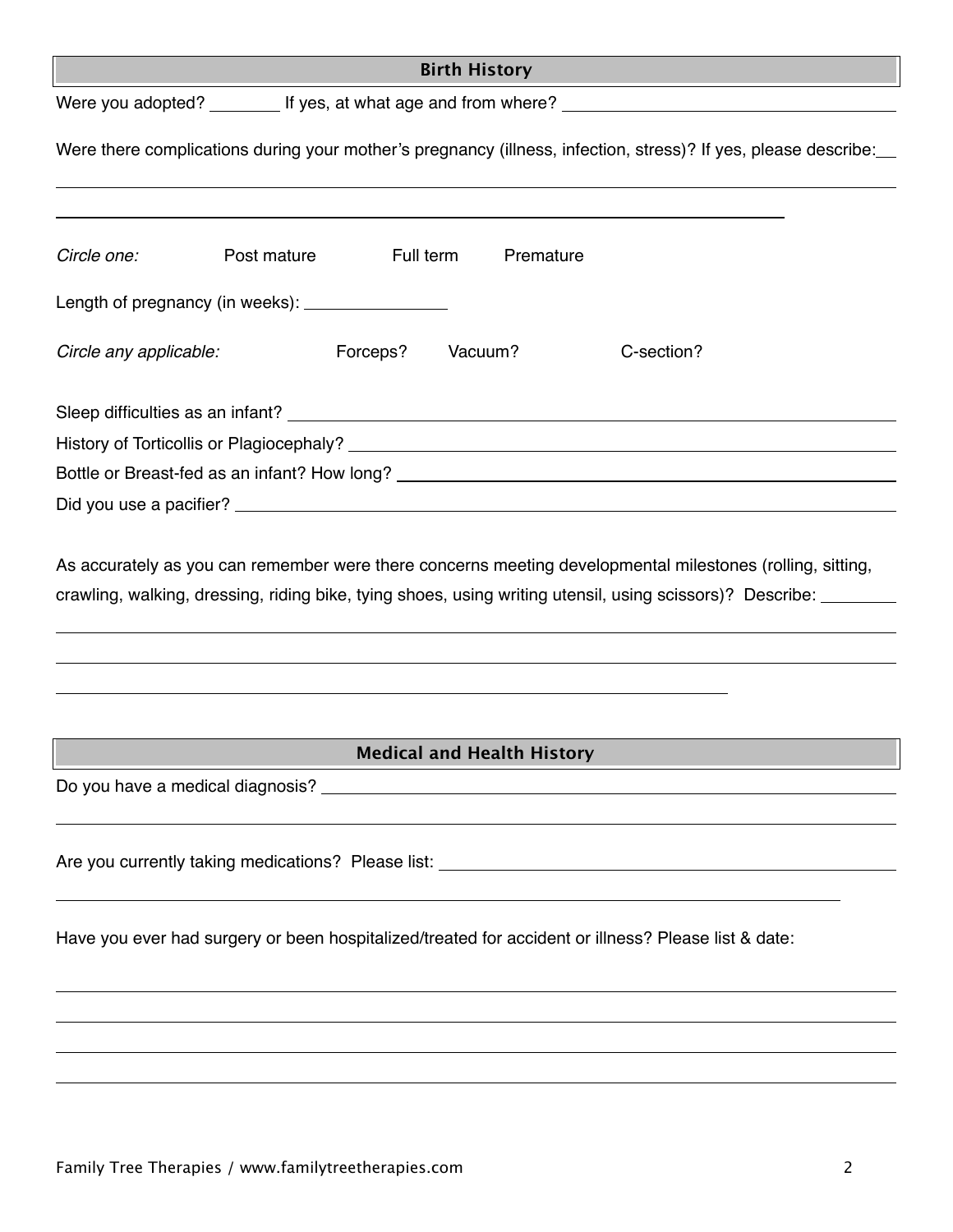|  | Please list relevant family history/genetic history: |  |  |
|--|------------------------------------------------------|--|--|
|  |                                                      |  |  |

Have you had recent immunizations? If yes, which:

*Check all that apply and provide information while relevant:*

| $\Box$ |                                                                                  |
|--------|----------------------------------------------------------------------------------|
| $\Box$ |                                                                                  |
| $\Box$ |                                                                                  |
| $\Box$ |                                                                                  |
| $\Box$ |                                                                                  |
| $\Box$ |                                                                                  |
| $\Box$ | Wear orthotic devices (currently or previously) ________________________________ |
| $\Box$ |                                                                                  |
| $\Box$ |                                                                                  |
| $\Box$ |                                                                                  |
| $\Box$ |                                                                                  |
| $\Box$ |                                                                                  |
| $\Box$ |                                                                                  |
| $\Box$ |                                                                                  |
|        |                                                                                  |
| $\Box$ |                                                                                  |
| $\Box$ |                                                                                  |
| $\Box$ |                                                                                  |

Did you have any childhood illnesses? *(please circle)*

| Measles | Mumps | Rubella | Chicken Pox Rheumatic Fever | Polio |
|---------|-------|---------|-----------------------------|-------|
|         |       |         |                             |       |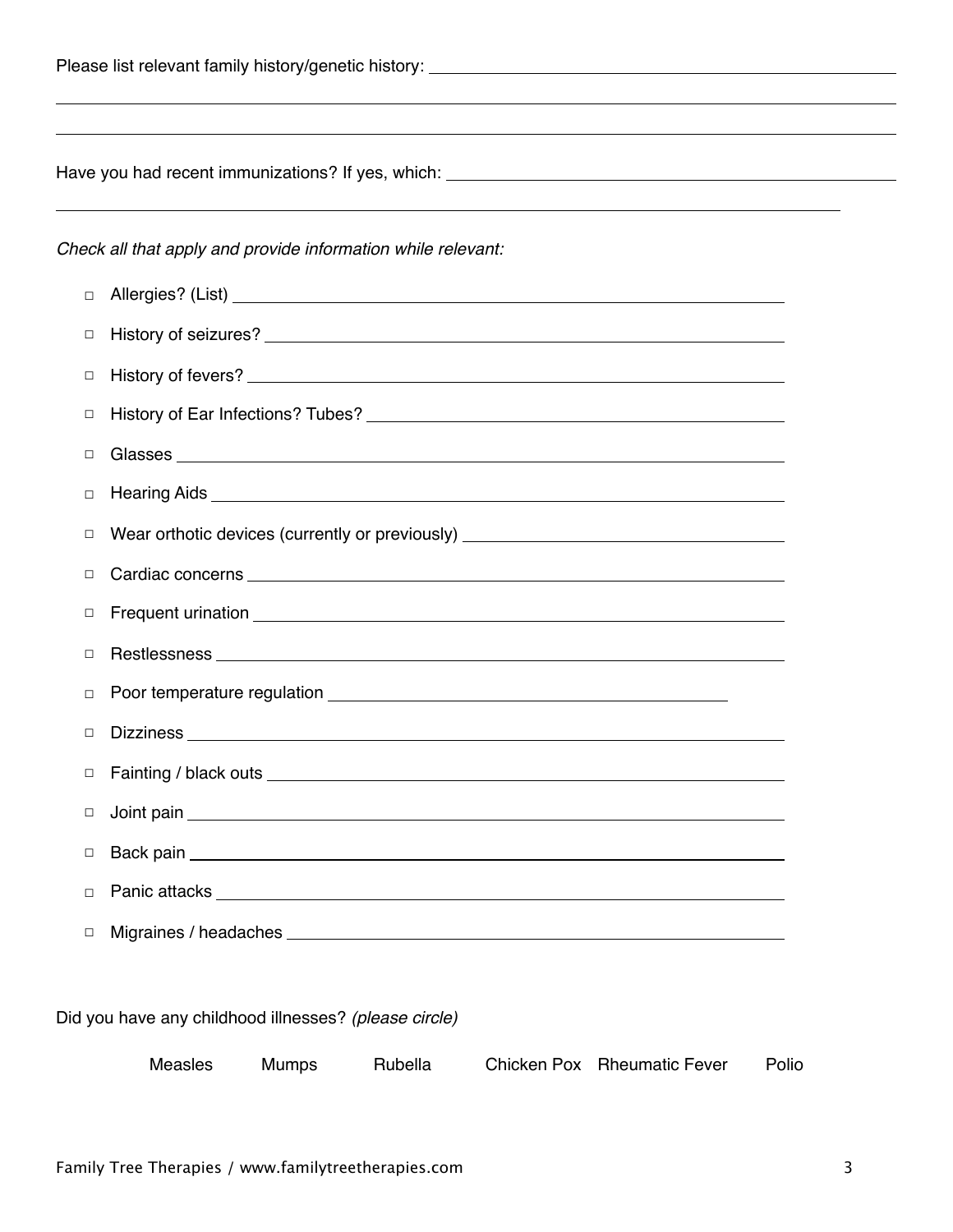| Do you experience jaw pain?<br><b>YES</b><br>NO                                                                                                  |  |  |  |  |  |
|--------------------------------------------------------------------------------------------------------------------------------------------------|--|--|--|--|--|
|                                                                                                                                                  |  |  |  |  |  |
|                                                                                                                                                  |  |  |  |  |  |
| Describe your diet (circle any that apply):                                                                                                      |  |  |  |  |  |
| Normal<br>Picky eater<br>Poor nutrition<br>Unsafe<br>Limited<br>Other<br>Restricted                                                              |  |  |  |  |  |
| Do you have aversions to any foods based on:                                                                                                     |  |  |  |  |  |
| <b>Texture</b><br>Temperature Crunchy foods Chewy Foods<br><b>Food Color</b>                                                                     |  |  |  |  |  |
| Intense Flavors Mixed Textures                                                                                                                   |  |  |  |  |  |
| Do you have difficulty with:                                                                                                                     |  |  |  |  |  |
| Sucking through a straw Food falling out of mouth<br>Drooling                                                                                    |  |  |  |  |  |
| Frequent choking Swallowing                                                                                                                      |  |  |  |  |  |
|                                                                                                                                                  |  |  |  |  |  |
|                                                                                                                                                  |  |  |  |  |  |
| Do you drink alcohol?<br><b>YES</b><br><b>NO</b>                                                                                                 |  |  |  |  |  |
| Do you have any dietary restrictions? Food sensitivities? ______________________                                                                 |  |  |  |  |  |
|                                                                                                                                                  |  |  |  |  |  |
|                                                                                                                                                  |  |  |  |  |  |
|                                                                                                                                                  |  |  |  |  |  |
| ,我们也不会有什么。""我们的人,我们也不会有什么?""我们的人,我们也不会有什么?""我们的人,我们也不会有什么?""我们的人,我们也不会有什么?""我们的人                                                                 |  |  |  |  |  |
| ,我们也不会有什么。""我们的人,我们也不会有什么?""我们的人,我们也不会有什么?""我们的人,我们也不会有什么?""我们的人,我们也不会有什么?""我们的人                                                                 |  |  |  |  |  |
| Have you ever experienced an emotional trauma? Have you received previous treatment?                                                             |  |  |  |  |  |
| <u> 1989 - Johann Stoff, amerikansk politiker (d. 1989)</u><br>,我们也不能会有一个人的事情。""我们的人们是不是我们的人,我们也不能会有一个人的人,我们也不能会有一个人的人,我们也不能会有一个人的人,我们也不能会有一个人的人 |  |  |  |  |  |
|                                                                                                                                                  |  |  |  |  |  |
|                                                                                                                                                  |  |  |  |  |  |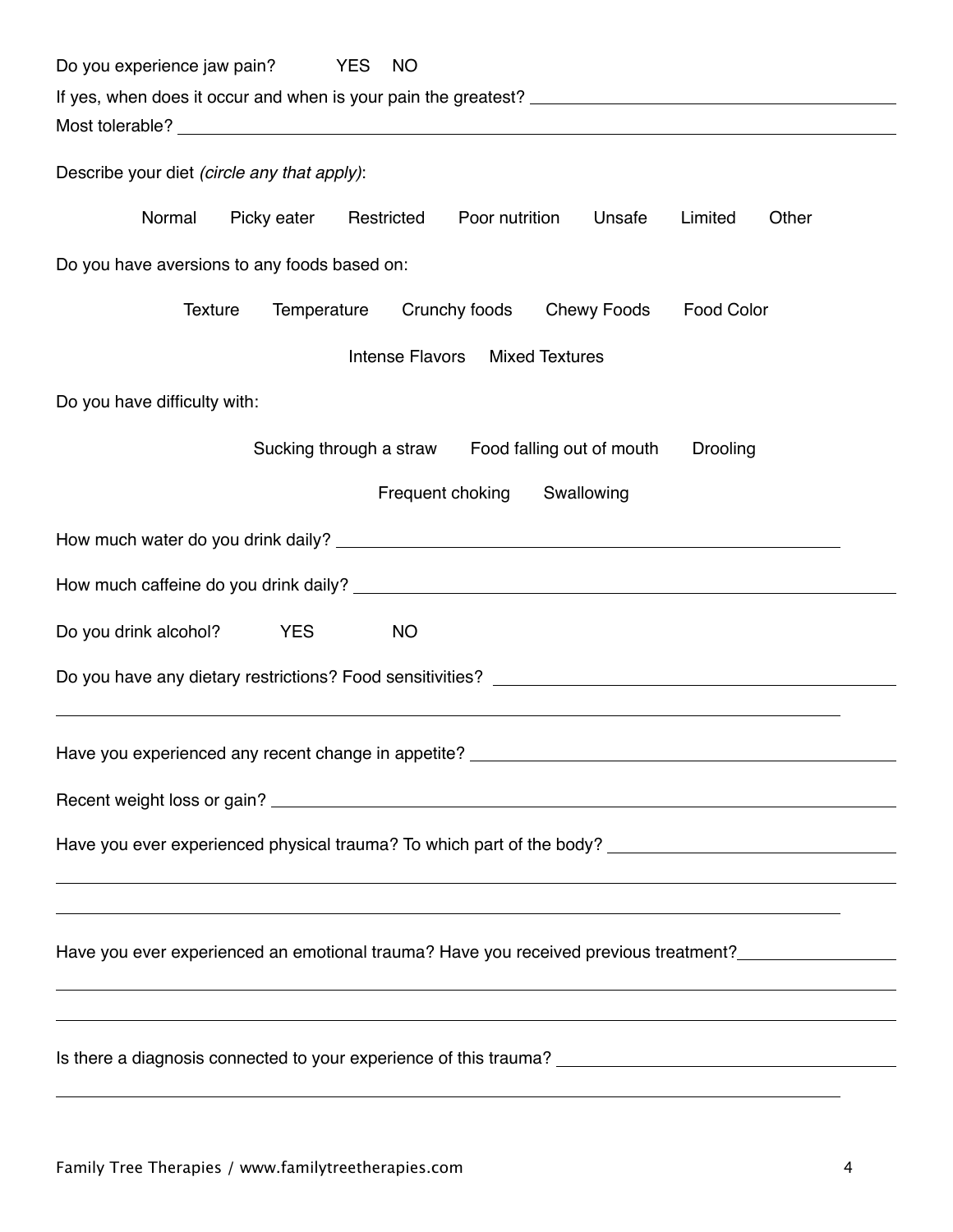## **Breathing Patterns**

Please check all of the following that apply, *and* rank on a scale from 1 to 3.

1 - rare / 2 - sometimes / 3 - always

*Do you experience:*

- □ Shallow breathing, using the upper chest to breathe
- □ \_\_\_\_\_\_ Erratic breathing (e.g. a deep breath every few minutes; rapid breathing spaced with long pauses; breathing without pause)
- □ \_\_\_\_\_\_ Fast or deep breathing
- □ <u>Wawning</u> or sighing
- □ \_\_\_\_\_\_ Breathing through mouth
- □ \_\_\_\_\_\_ Difficulty in taking a deep breath
- □ \_\_\_\_\_\_\_ Short of breath, breathless
- □ Chest tightness or constriction
- □ Airways are extra-sensitive
- □ **Excessive mucus production**
- □ Coughing
- □ \_\_\_\_\_\_\_ Allergies, rhinitis, hay fever
- □ Sneezing
- □ **Blocked or running nose**
- □ Reduced sense of smell
- □ Bad breath
- □ Dry mouth
- □ **\_\_\_\_\_** Dental or gum problems
- □ \_\_\_\_\_\_ Throat clearing repeatedly
- □ Ringing in the ears
- □ Light-headed or feeling dizzy
- □ **Pounding, rapid or erratic heartbeat**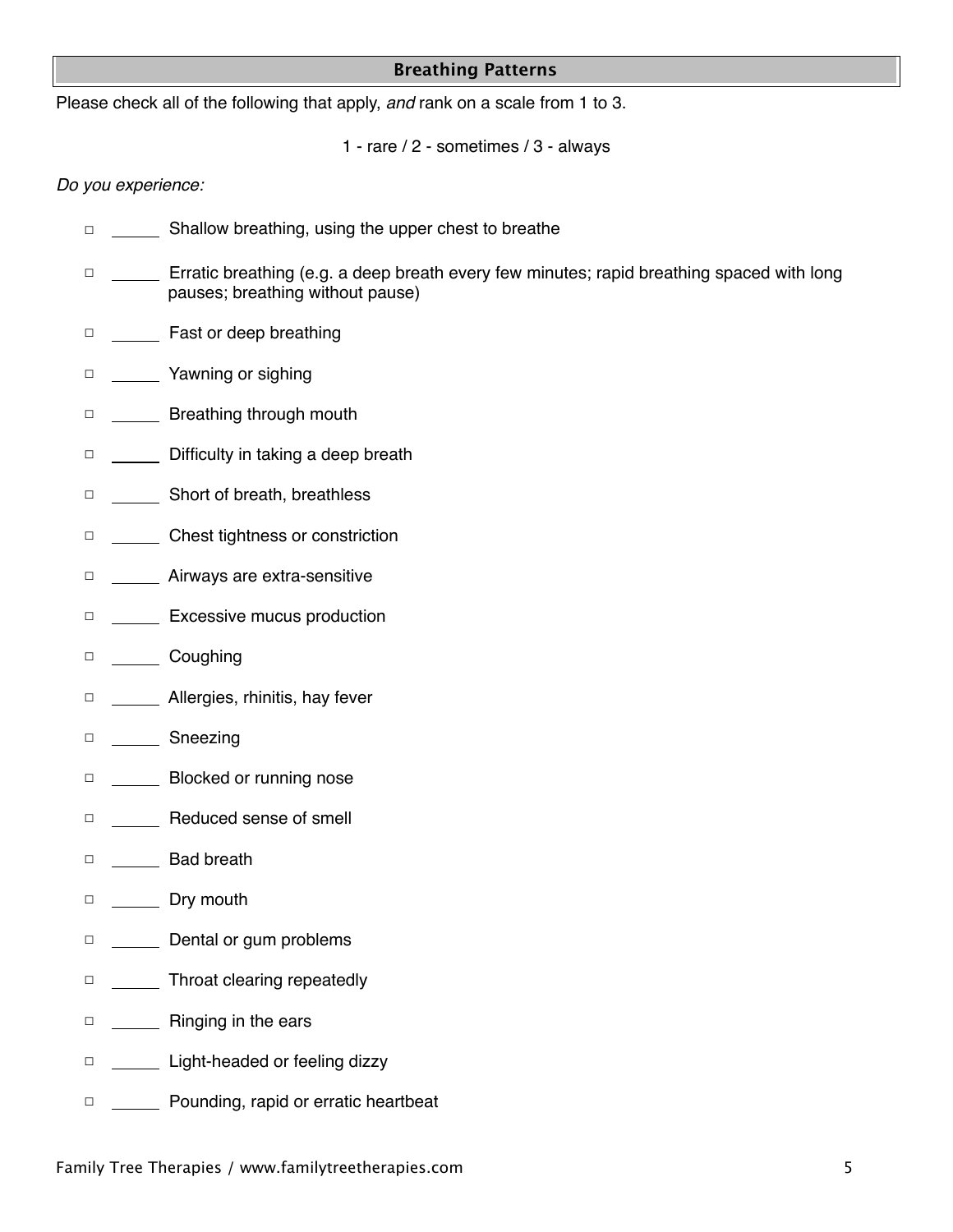- □ High blood pressure
- □ Varicose veins
- □ \_\_\_\_\_\_\_ Colds, flu, or chest infections
- □ Prone to sickness
- □ Visual disturbances (e.g. flashes or shadows before the eye, blurred or tunnel vision, impaired night vision)
- □ Poor concentration, mental fatigue, confusion, forgetful, spaced out
- □ \_\_\_\_\_\_ Feeling tense, apprehensive, anxious, panicky, or fearful without reason (e.g. fear of stuffy rooms)
- □ \_\_\_\_\_ Short temper, irritable
- □ Mild depression
- □ Mild obsession in regard to habits, objects or people
- □ Frequent urination
- □ Nausea, butterflies in stomach
- □ Bloated abdomen, flatulence, or belching
- □ Constipation with intermittent diarrhea
- □ Loss of libido
- □ **Impotence**
- □ Trembling, tic, or twitching
- □ Tingling or numbness in fingers, feet, or lips
- □ **\_\_\_\_\_** Cold hands and feet
- □ Itching, dry skin, eczema, or rashes
- □ Sweaty palms/feet/armpits or feeling hot all over
- □ **\_\_\_\_\_** Hot or cold flushes
- □ <u>\_\_\_\_\_\_</u> Licking dry lips
- □ <u>\_\_</u>\_\_\_\_\_ Pains in bones or joints
- □ Headaches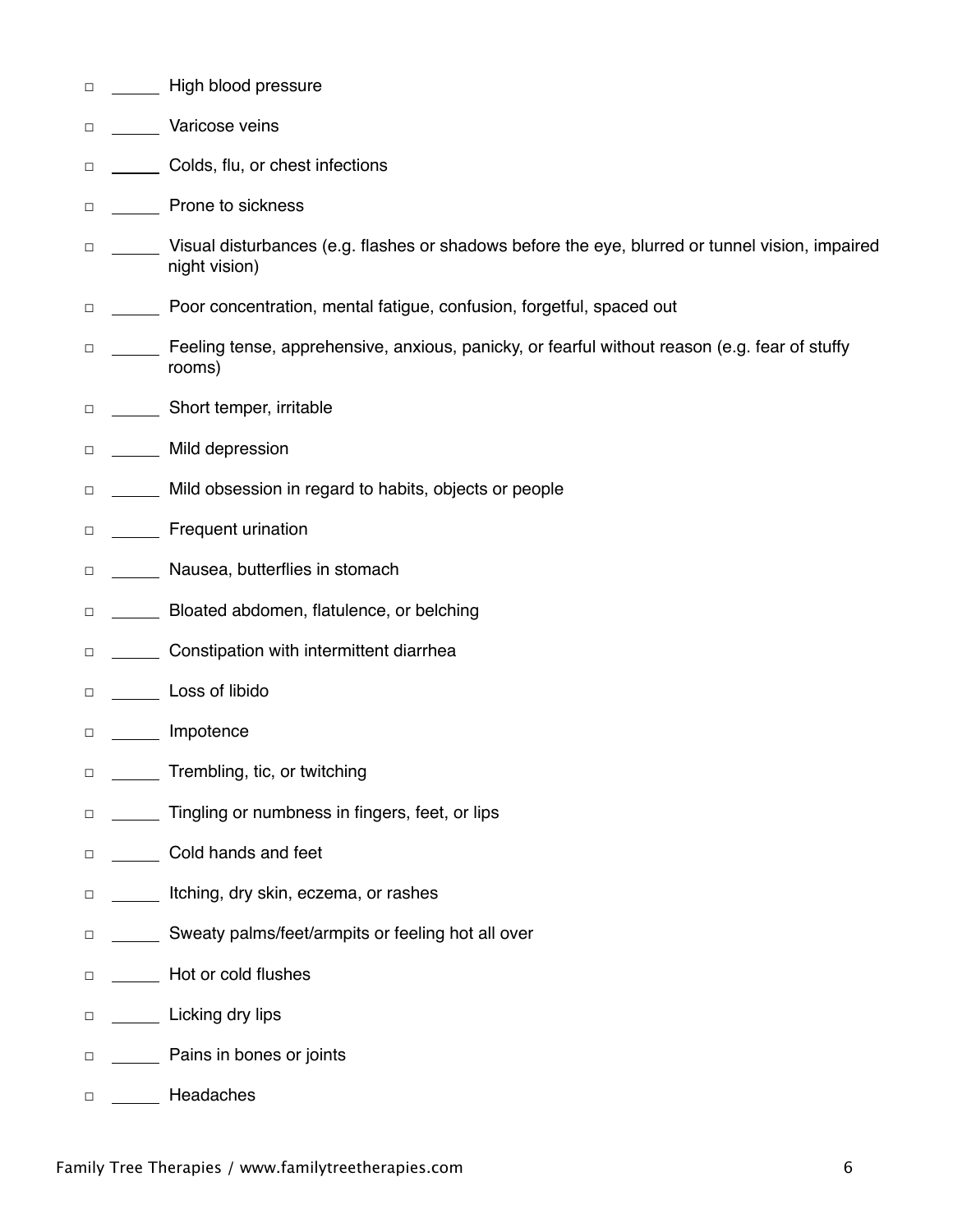| $\Box$ |  |  | Muscle weakness, jelly legs |  |  |
|--------|--|--|-----------------------------|--|--|
|--------|--|--|-----------------------------|--|--|

□ Erratic blood sugar levels

# **Educational History**

*Did you ever have difficulty with any of the following?*

- □ Executive functioning (planning, organizing work, finishing tasks)
- □ Following directions
- □ Remembering information
- □ Handwriting/Keyboarding
- □ Copying from far away

# **Family History and Interactions**

Marital status:

Do you have children? If yes, how many and what are their ages?

With whom do you live?

| Do you have difficulty participating in social/family related gatherings/hobbies/interests because of your |  |
|------------------------------------------------------------------------------------------------------------|--|
| concerns?                                                                                                  |  |

#### **Work and Leisure**

| Are you currently employed?                             |  |
|---------------------------------------------------------|--|
| How many hours a week do you work?                      |  |
| How much of the day do you spend sitting?               |  |
| How much of the day do you spend working on a computer? |  |
| Do you have any hobbies? Do you have any hobbies?       |  |
|                                                         |  |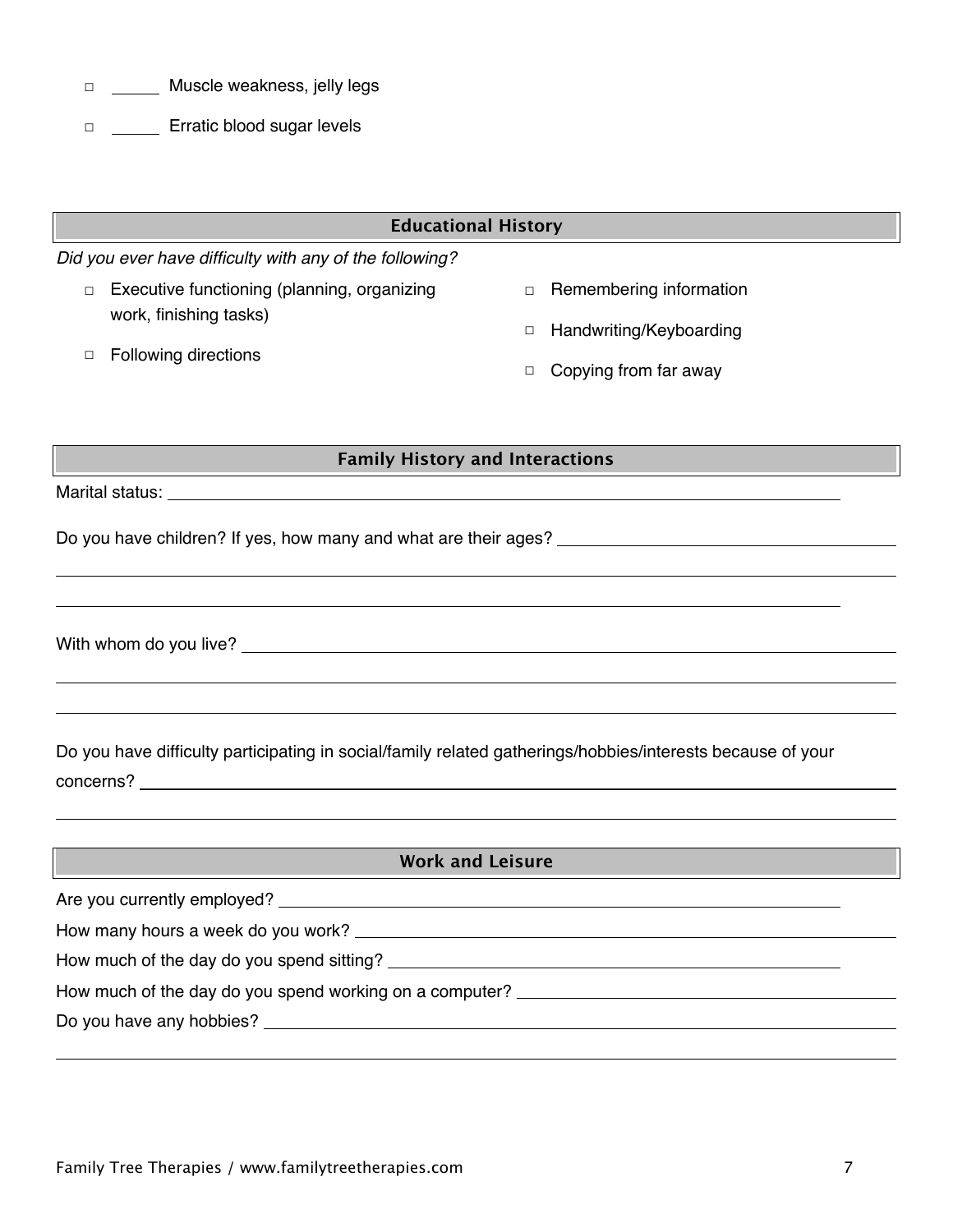Do you participate in fitness related social activities?

#### **Emotions**

*Please check any of the following that apply:*

- □ I have difficulty expressing emotions
- □ Easily anxious/overwhelmed/frustrated
- $\Box$  Difficulty getting along with others
- □ I can be impulsive, unaware of danger, or accident prone
- □ Withdraw from groups or stay on outskirts
- □ Mood swings
- □ My emotions escalate quickly
- □ Difficulty planning, organizing, or problem solving
- □ Difficulty initiating interactions
- □ Difficulty meeting role expectations
- □ Exhibit aggressive behavior toward yourself or others
- □ Avoid initiation of social interactions
- □ I have difficulty self-calming
- □ I have difficulty or feel uncomfortable making eye contact
- □ My emotional reactions tend to be:
- □ General mood: <u>
□ General mood:</u>

## **Motor Skill Questionnaire**

What is your hand dominance?

Are you more sedentary or active on a daily basis?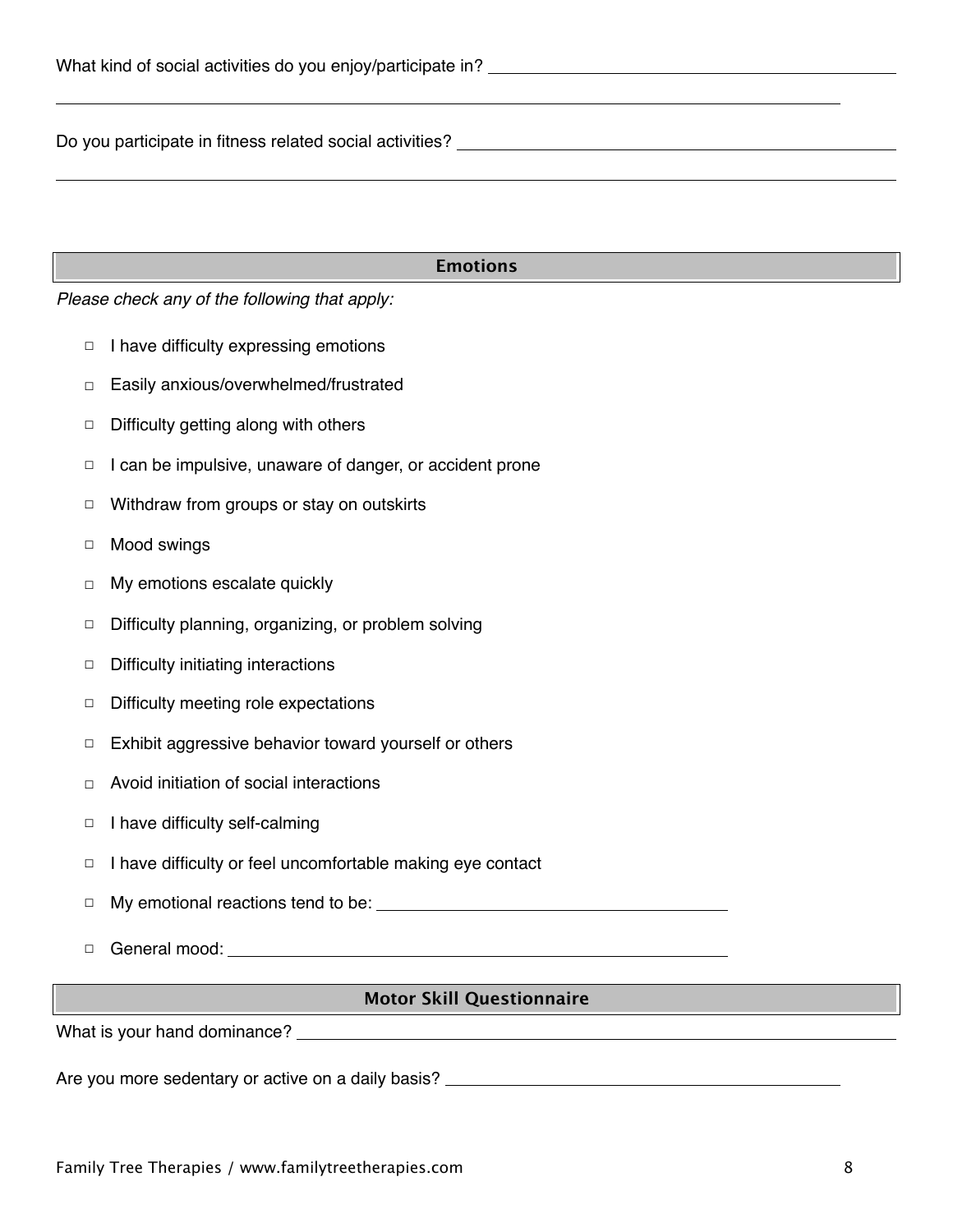# *Please check all that apply:*

| Do you exhibit the following<br>behaviors?                                                       | <b>Frequently</b> | <b>Sometimes</b> | <b>Never</b> | <b>Comments</b> |  |  |
|--------------------------------------------------------------------------------------------------|-------------------|------------------|--------------|-----------------|--|--|
| <b>MOTOR SKILL / BODY AWARENESS</b>                                                              |                   |                  |              |                 |  |  |
| Tire easily with physical activity,<br>poor endurance                                            |                   |                  |              |                 |  |  |
| Have difficulty sitting in meetings<br>or while waiting                                          |                   |                  |              |                 |  |  |
| Stiff and awkward in movements                                                                   |                   |                  |              |                 |  |  |
| Tense in neck, shoulders                                                                         |                   |                  |              |                 |  |  |
| Clumsy, bump into things, trip<br>frequently                                                     |                   |                  |              |                 |  |  |
| Difficulty learning new motor<br>skills with multiple steps (ie<br>dance, exercise)              |                   |                  |              |                 |  |  |
| Take a long time to complete<br>tasks such as dressing, cleaning,<br>etc.                        |                   |                  |              |                 |  |  |
| Hesitant to participate in physical<br>activities                                                |                   |                  |              |                 |  |  |
| Difficulty running, jumping,<br>skipping etc.                                                    |                   |                  |              |                 |  |  |
| Poor posture, slumped forward,<br>learning on one arm, head too<br>close to work, prop on elbows |                   |                  |              |                 |  |  |
| Walk on toes                                                                                     |                   |                  |              |                 |  |  |
| Use too much force using objects                                                                 |                   |                  |              |                 |  |  |
| Drag/slap/stomp feet or toes<br>when walking                                                     |                   |                  |              |                 |  |  |
|                                                                                                  | <b>FINE MOTOR</b> |                  |              |                 |  |  |
| Diffiuclty with fasteners, keys,<br>jewelry, doorknobs, ties etc                                 |                   |                  |              |                 |  |  |
| Poor pencil grasp, hand fatigues                                                                 |                   |                  |              |                 |  |  |
| Difficulty keyboarding                                                                           |                   |                  |              |                 |  |  |
| Tend to break objects from force<br>of use                                                       |                   |                  |              |                 |  |  |
| Difficulty finding objects in<br>pocket or purse                                                 |                   |                  |              |                 |  |  |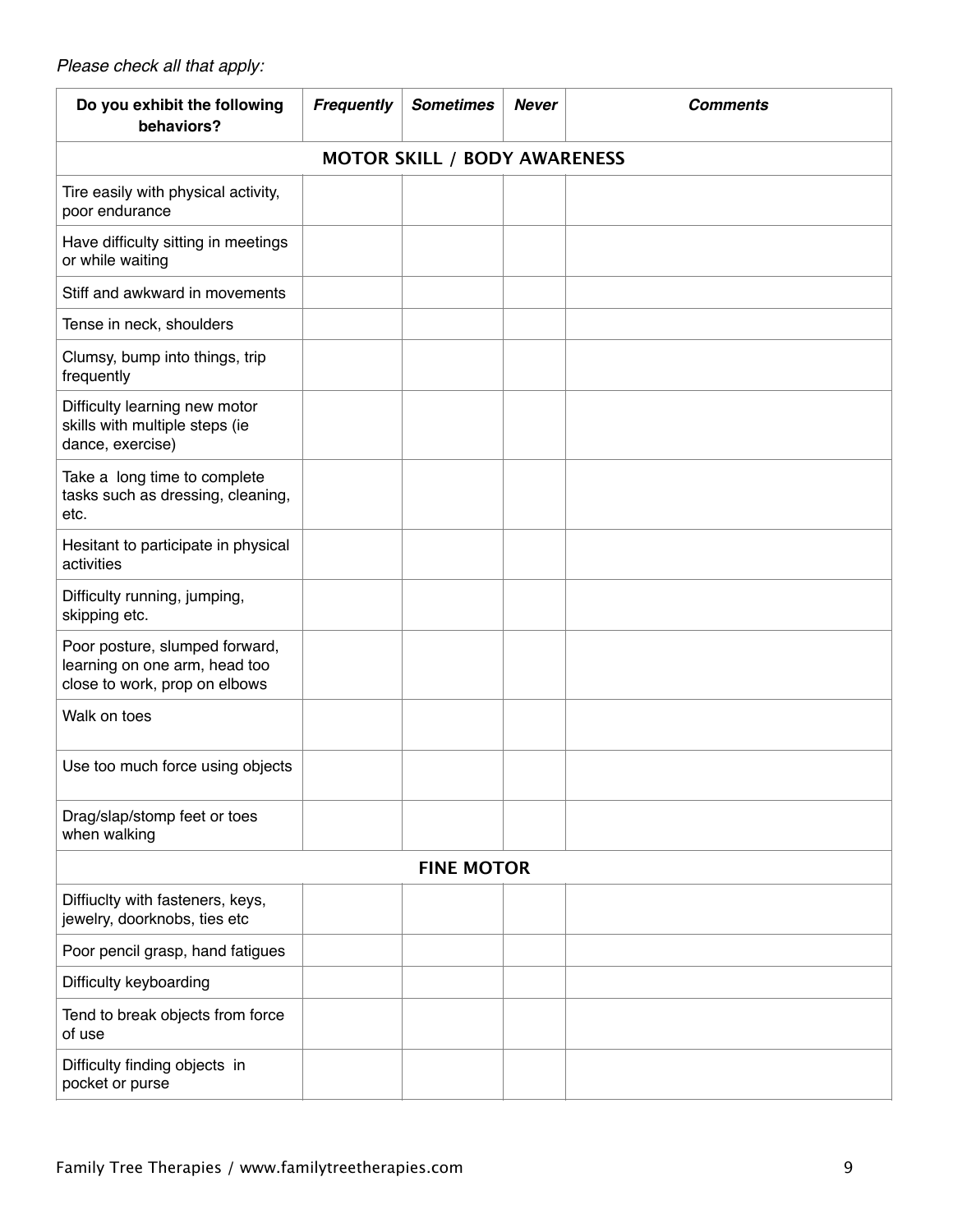| <b>MOVEMENT and BALANCE</b>                                                     |  |                                         |  |            |  |
|---------------------------------------------------------------------------------|--|-----------------------------------------|--|------------|--|
| Anxious moving through space<br>(elevators, escalators)                         |  |                                         |  |            |  |
| Avoid activities that challenge<br>balance; poor balance in motor<br>activities |  |                                         |  |            |  |
| Difficulty or hesitancy on uneven<br>terrain                                    |  |                                         |  |            |  |
| Difficulty or hesitancy while<br>climbing/ descending stairs                    |  |                                         |  |            |  |
| Fall frequently, lose balance<br>easily                                         |  |                                         |  |            |  |
| Easily nauseated or ill from<br>movement experiences; motion<br>sickness        |  |                                         |  | What type? |  |
| Difficulty sitting still, seek<br>movement                                      |  |                                         |  |            |  |
| Use quick bursts of movement<br>versus sustained                                |  |                                         |  |            |  |
|                                                                                 |  | <b>VISUAL MOTOR / VISUAL PERCEPTION</b> |  |            |  |
| Difficulty following traffic signs<br>while driving                             |  |                                         |  |            |  |
| Difficulty completing puzzles, use<br>trial and error for placement             |  |                                         |  |            |  |
| Get lost in new or even familiar<br>places                                      |  |                                         |  |            |  |
| Difficulty coordinating eyes to<br>follow a moving object                       |  |                                         |  |            |  |
| Lose place when reading, use<br>finger to keep place                            |  |                                         |  |            |  |
| Eyes fatigue/strain while reading<br>or copying                                 |  |                                         |  |            |  |
| Don't look when manipulating<br>objects                                         |  |                                         |  |            |  |
| Keep eyes close to work                                                         |  |                                         |  |            |  |
| Turn head to read across a page<br>or at an angle for reading/writing           |  |                                         |  |            |  |
| Re-read or skip words while<br>reading                                          |  |                                         |  |            |  |
| Duck or blink if a ball or object is<br>thrown to you                           |  |                                         |  |            |  |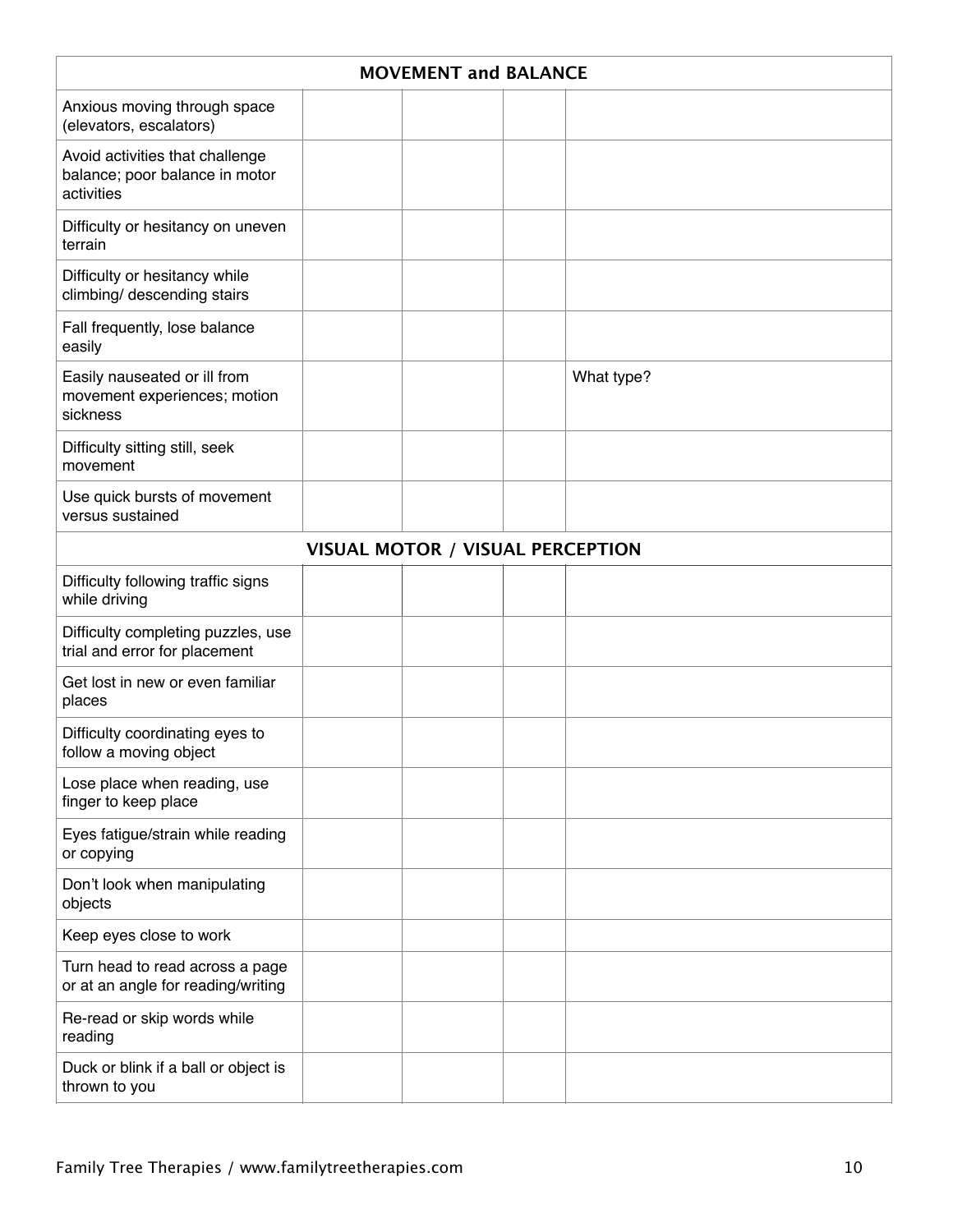| Difficulty finding things in a busy<br>environment |  |  |
|----------------------------------------------------|--|--|
| Turn whole body to look at a<br>person or object   |  |  |

## **Environmental Interactions**

*Please check all that apply:*

- □ Avoid certain clothing fabrics
- □ Prefer more or less clothing than is appropriate for the weather
- □ Prefer not to wear shoes
- □ Frequently adjusting clothing for comfort
- □ Dislike getting messy
- □ Difficulty determining the direction of sounds
- □ Sensitive to loud noises or emotional response to loud noises
- □ Dislike the dark or having eyes covered
- □ Overly sensitive to lights/sunlight
- □ Overly sensitive to pain
- □ Under sensitive to pain
- □ Decreased awareness of touch
- □ Dislike being touched
- □ Dislike for grooming activities (washing hair, face, brushing teeth, etc)
- □ Did you ever/ do you now: Bite your fingers, nails, writing utensils etc.